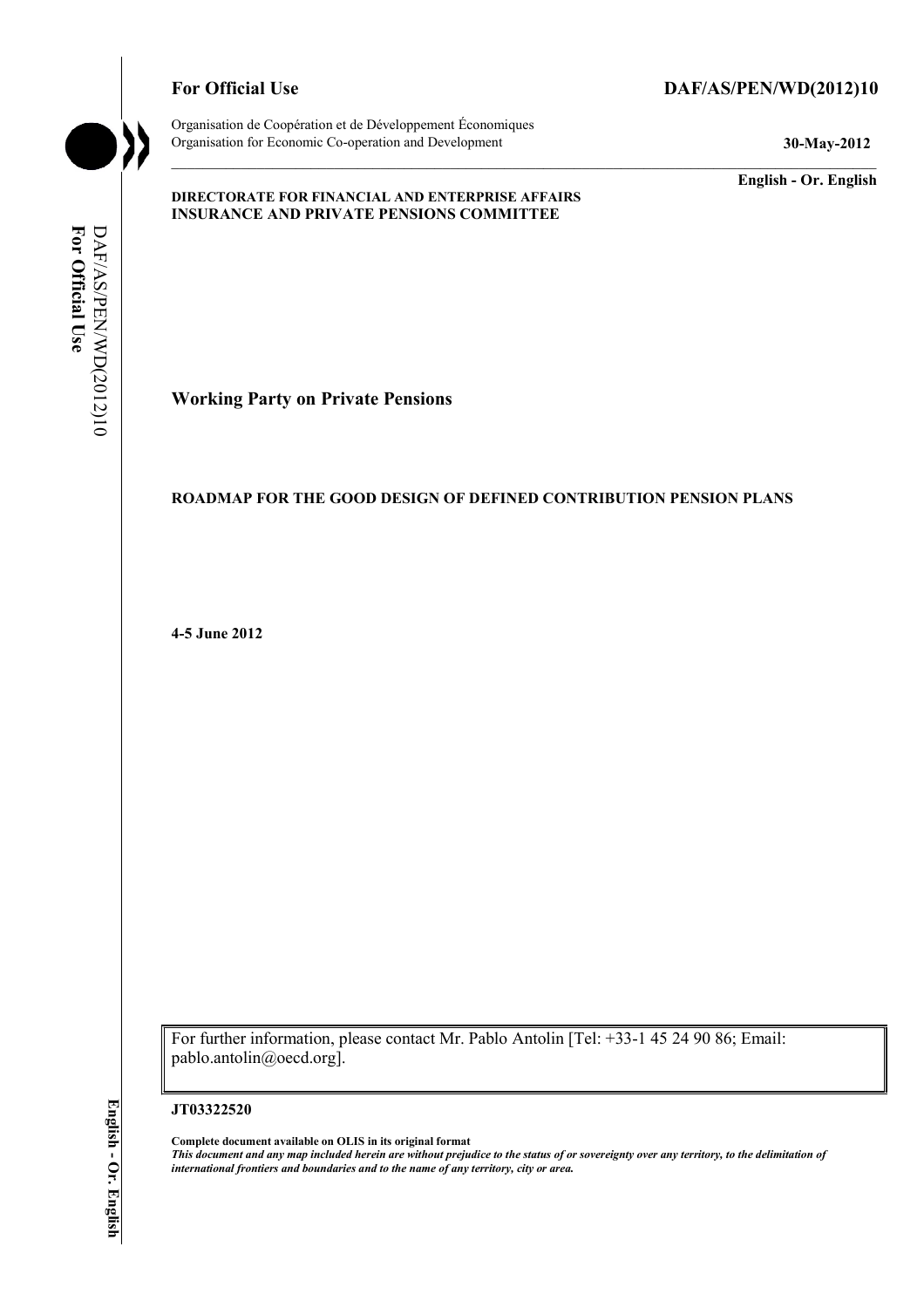## **ROADMAP FOR THE GOOD DESIGN OF DEFINED CONTRIBUTION PENSION PLANS**

Defined contribution, private pension plans are increasingly an integral part of most countries' overall pension system, while for some countries they are the main component of their pension system. Therefore, overall retirement income adequacy depends importantly on the pension benefits stemming from these plans.

In seeking to assist countries to strengthen retirement income adequacy in a defined contribution environment, the OECD Working Party on Private Pensions has identified elements of good design and public policy. This roadmap for the good design of defined contribution plans consists of the following recommendations:

- 1. *Ensure the design of DC pension plans is internally coherent between the accumulation and payout phases and with the overall pension system.* Consequently, the target retirement income in DC plans should be determined consistently with the benefits provided by the other components of the pension system. To define and achieve this target, all possible risks (*i.e.*, labour, financial and demographic risks) affecting retirement income of DC pension plans should be monitored.
- 2. *Encourage people to enrol, to contribute and contribute for long periods.* Where mandatory enrolment is not considered opportune, mechanisms such as automatic enrolment, with the possibility for individuals to opt out, are particularly useful, together with setting adequate default contribution rates. Making sure people contribute for long periods with sufficiently high contribution rates is the most effective way to improve their chances of obtaining an adequate replacement rate from DC pension plans. This goal needs to be complemented with "work longer" policies.
- 3. *Improve the design of incentives to save for retirement, particularly where participation and contributions to DC pension plans are voluntary.* An appropriate structure of tax incentives (including financial subsidies for those who pay low or no income taxes) and/or matching contributions can both be efficient mechanisms to encourage participation and increase contributions.
- 4. *Promote low-cost retirement savings instruments.* Policymakers need to ensure that there are incentives in place to improve efficiency and reduce costs in the pensions industry. Disclosurebased initiatives should be promoted, but may need to be complemented with more effective solutions such as appropriate tender mechanisms or default allocation to low-cost providers, especially in compulsory or auto enrolment systems. In certain pension's structures, cost issues can be addressed by establishing large pension schemes, run on a non-profit base.
- 5. *Establish appropriate default investment strategies, while also providing choice between investment options with different risk profile and investment horizon.* As many members may be unwilling or unable to choose investments, default options need to be carefully designed following the lessons learnt from behavioural economics. But if they wish, people should be